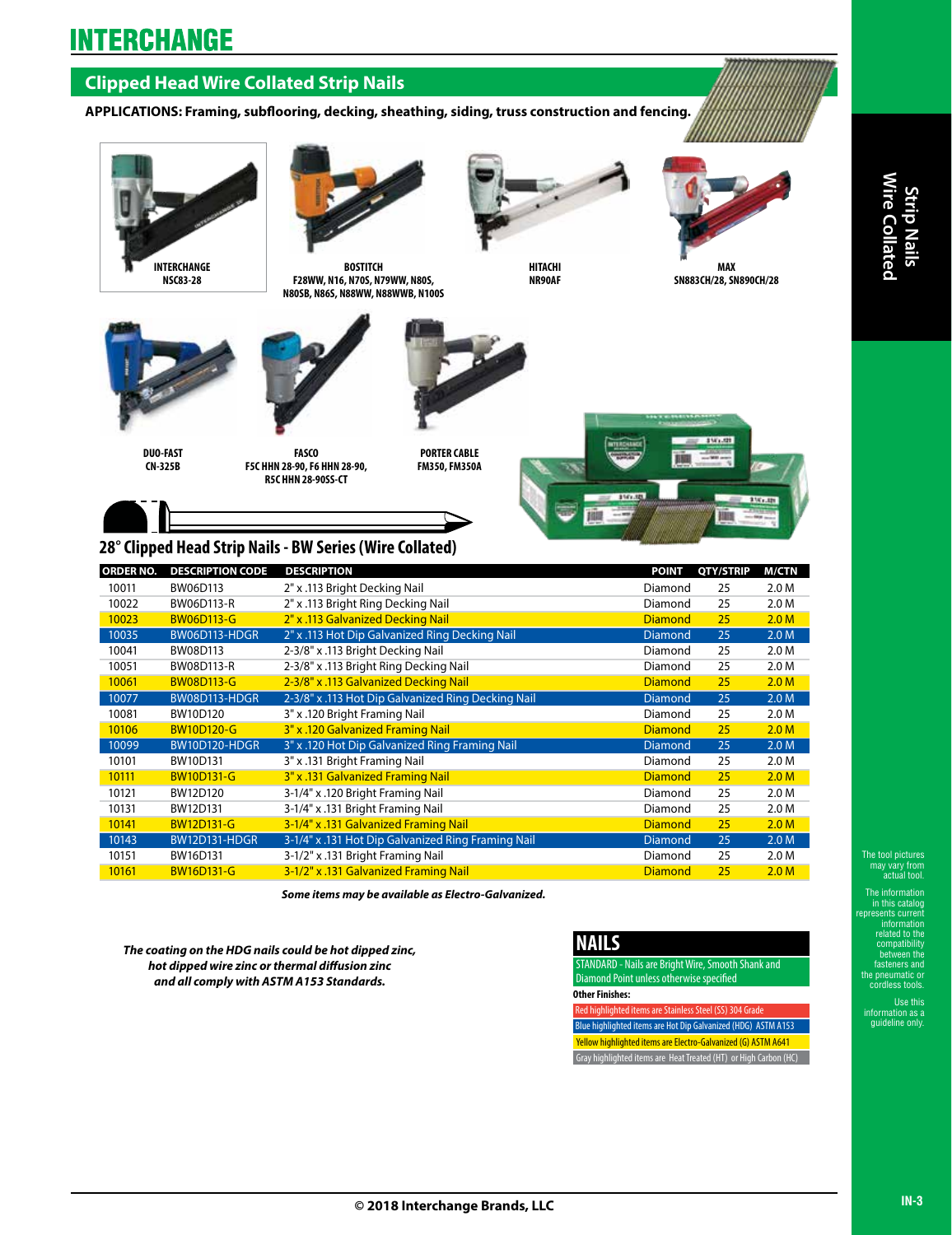## **INTERCHANGE**

## **Clipped Head and Offset Round Head Paper Tape Collated Strip Nails**

#### **APPLICATIONS: Framing, decking, sheathing, siding, truss construction and fencing.**



**NSC83-34**



**PASLODE 5300, 5325, 5350, 5350-90S Power Master, GK312, GN212, SK312**



**HITACHI NR90AA, NR90AD, NR90AD(S), NR90ADPR**



 **BOSTITCH F33PT, LPF33PT, N79PT, N90PT**



 **SENCO SN2, SN2+, SN3, SN4, SN70, SN325, SN325+**



**PASLODE 325CT, 5350S, 900420, CF325 (902200), IMCT, Impulse 325, Impulse 300, Impulse 350, PF250S**



**HITACHI NR90GC** 

**FASCO F5C, F6 HHN 31-90, F6AC HHN31, R5C HHN 31-90SS-CT**

**SENCO FramePro 601/651, FramePro 701XP/751XP, SN901XP, SN951XP** 



**PASLODE F350S Power Master Plus, F400S Power Master Plus, PF350S**



**PORTER CABLE FC350, FC350A**

**MAX SN883CH/34, SN890CH/34, SN890CH2/34**



**SENCO GT90CH**



**HITACHI NR83AA, NR83AA2, NR83AA3, NR83AA3(S)**



**MAX GS683CH-EX**



**MAKITA AN942, AN943**



**SPOTNAILS NTD90, YTD90**

## *The fasteners that fit these tools are listed on the next page.*



Interchange Brands hot dipped galvanized PT and PTOR nails meet the requirements of the 1991 ICBO Uniform Building Code (UBC) standards for power driven nails as specified in Table 25-17-T in Part IV. Furthermore, they exceed ASTM A641-91, Class II specifications for coating weight, which calls for a .5 ounce/ft<sup>2</sup>.

Interchange hot dipped galvanized nail specification calls for a minimum thickness of 1.0 ounce/ft<sup>2</sup>, doubling Class II specifications, exceeding ASTM A641-91, Class III.





by special order only. For information, contact your<br>INTERCHANGE Brands representative.